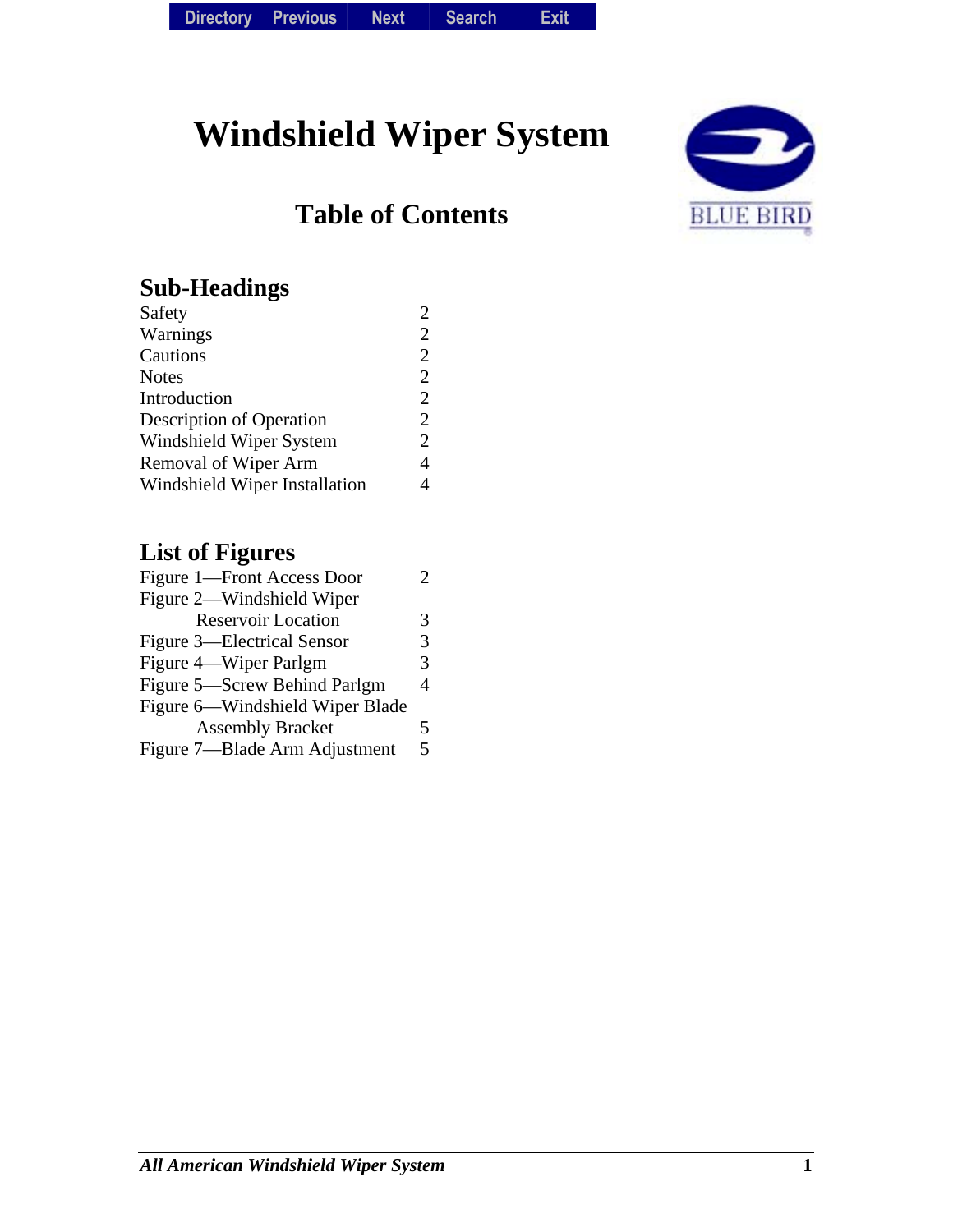# **Windshield Wiper System**

### **Safety**

The purpose of this safety summary is twofold. First, it is to help ensure the safety and health of individuals performing service and maintenance on, or operation of, this Blue Bird product. Second, it is to help ensure protection of equipment. Before performing any service, maintenance or operating procedure on this product, individuals should read and adhere to the applicable warnings, cautions and notes located throughout this Blue Bird Service Manual.

# **Warnings**

Warnings apply to a procedure or practice that, if not correctly adhered to, could result in injury or death. Particular attention should be paid to sections of this manual where warnings appear.

## **Cautions**

Cautions apply to a procedure or practice that, if not correctly adhered to, could result in damage to or destruction of equipment.

#### **Notes**

Notes are used to explain, clarify, or otherwise give additional insight for a given subject, product or procedure. Please note that on occasion, notes too may advise of personal safety issues.

## **Introduction**

Information in the section applies to the All American Windshield Wiper Reservoir and Mechanical Parts of the Wiper System.

# **Description of Operation**

The windshield wipers are wet arms with washing nozzle.

- 1. See Figure 1—Front Access Door
- 2. See Figure 2—Windshield Wiper Reservoir Location
- 3. See Figure 3—Electrical Sensor
- 4. See Figure 4—Wiper Parlgm
- 5. See Figure 5—Screw Behind Parlgm
- 6. See Figure 6—Windshield Wiper Blade Assembly Bracket Location
- 7. See Figure 7—Blade Arm Alignment

#### **Windshield Wiper System**

1. Open front access door. **Figure 1— Front Access Door.**



**Figure 1—Front Access Door**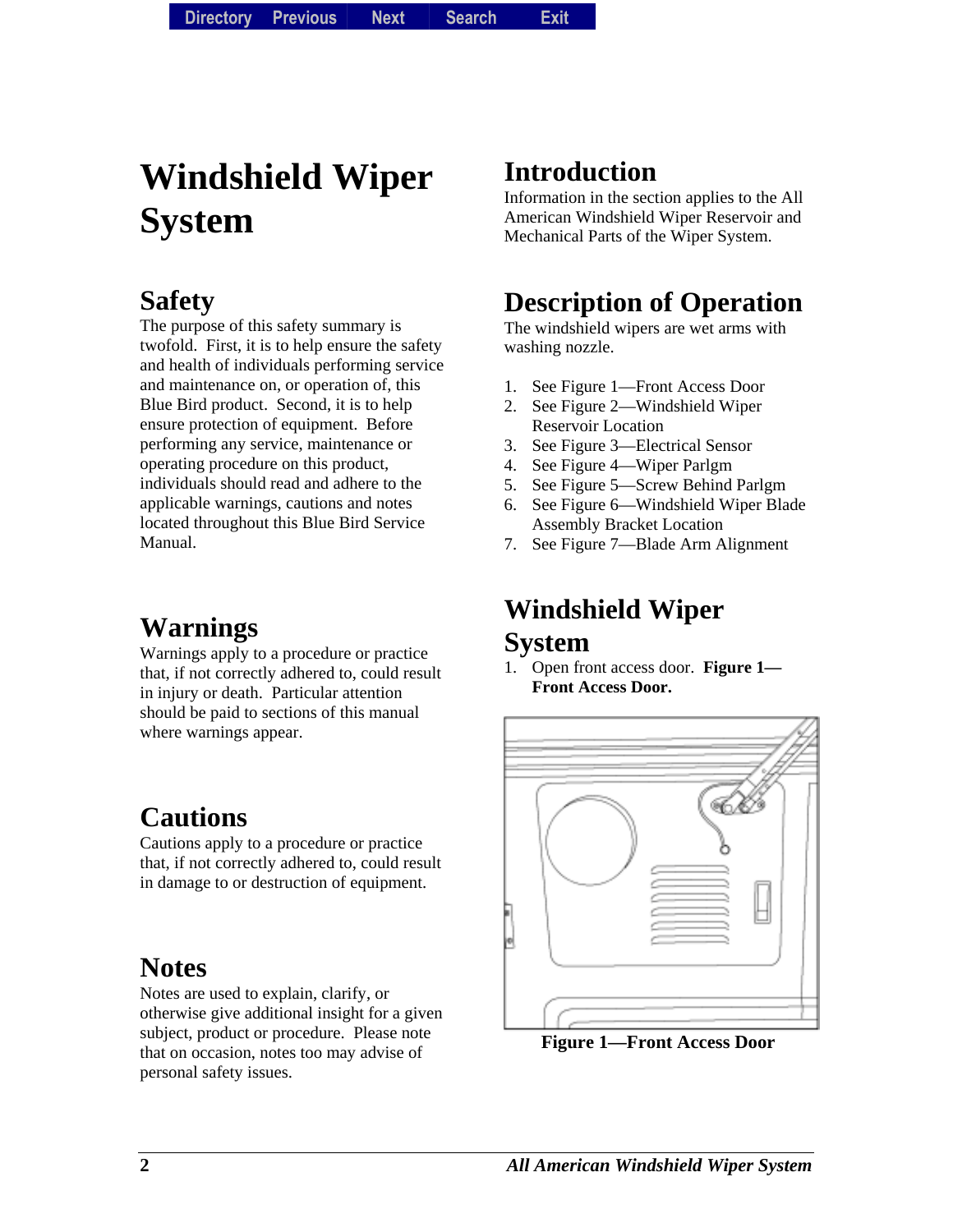**Directory Directory Previous** *Previous* **Next Search** *Search***Exit** *Exit*



**Figure 2—Windshield Wiper Reservoir Location** 



**Figure 3—Electrical Sensor** 

- 2. Remove plastic hose from reservoir (1). **Figure 2—Windshield Wiper Reservoir Location**.
- 3. Disconnect the sensor from the reservoir. **Figure 3—Electrical Sensor**.
- 4. Remove the reservoir (1).
- 5. Remove electrical clamp.
- 6. Disconnect electrical wiper motor.
- 7. Remove two screws from the parlgm. **Figure 4—Wiper Parlgm**.
- 8. Remove and discard gasket.
- 9. Remove a screw from motor bracket. **Figure 5—Screw Behind Parlgm**.
- 10. Remove electric motor.



**Figure 4—Wiper Parlgm**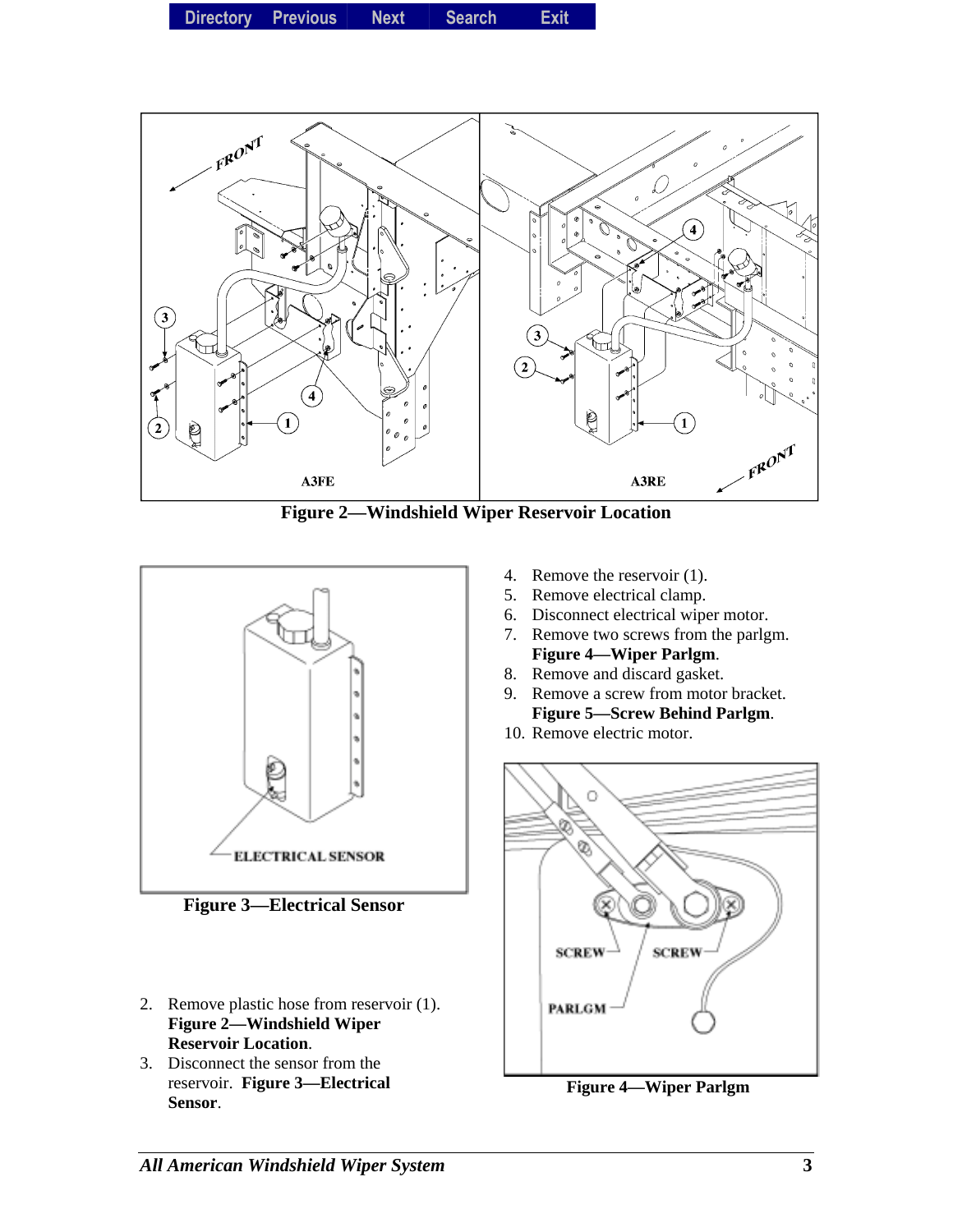

**Figure 5—Screw Behind Parlgm** 

#### **Wiper Arm Mechanism**

#### **Removal of Wiper Arm**

- 1. Remove large nut and lock washer.
- 2. Remove small nut and flat washer.
- 3. Remove bolt from bracket assembly on the wiper arm. **Figure 6—Windshield Wiper Blade Assembly Bracket.**
- 4. Replace wiper blade.



**Figure 6—Windshield Wiper Blade Assembly Bracket** 

#### **Windshield Wiper Installation**

- 1. Install reservoir (1) using capscrew (2), washer (3) and nut (4) to mount bracket. **Figure 2—Reservoir Mounting Bracket Location.**
- 2. Connect plastic hoses to filler neck.
- 3. Connect plastic hose to reservoir (1).
- **4.** Connect sensor to reservoir (1). **Figure 3—Electrical Sensor.**
- 5. Install a screw to the motor bracket. **Figure 5—Screw Behind Parlgm.**
- 6. Install gasket.
- 7. Install two screws to the parlgm. **Figure 4—Wiper Parlgm.**
- 8. Connect electric motor.
- 9. Fill reservoir with recommended mixture.
- 10. Turn wiper system on and inspect for leaks.
- 11. Close and latch front door.

#### **Note**

*Mount wiper arms on wiper pivots so that wiper blade is approximately 9 inches from center of windshields for the passenger side and 8 inches on the driver's side. The wiper blade arms must be parallel to the centerline of windshield.* 

- **5.** Adjust wiper blade for correct alignment. **Figure 7—Blade Arm Alignment.**
- 6. Inspect tubing and wet arm windshield washers for leaks.
- 7. Start wipers and washer to ensure proper cycling.